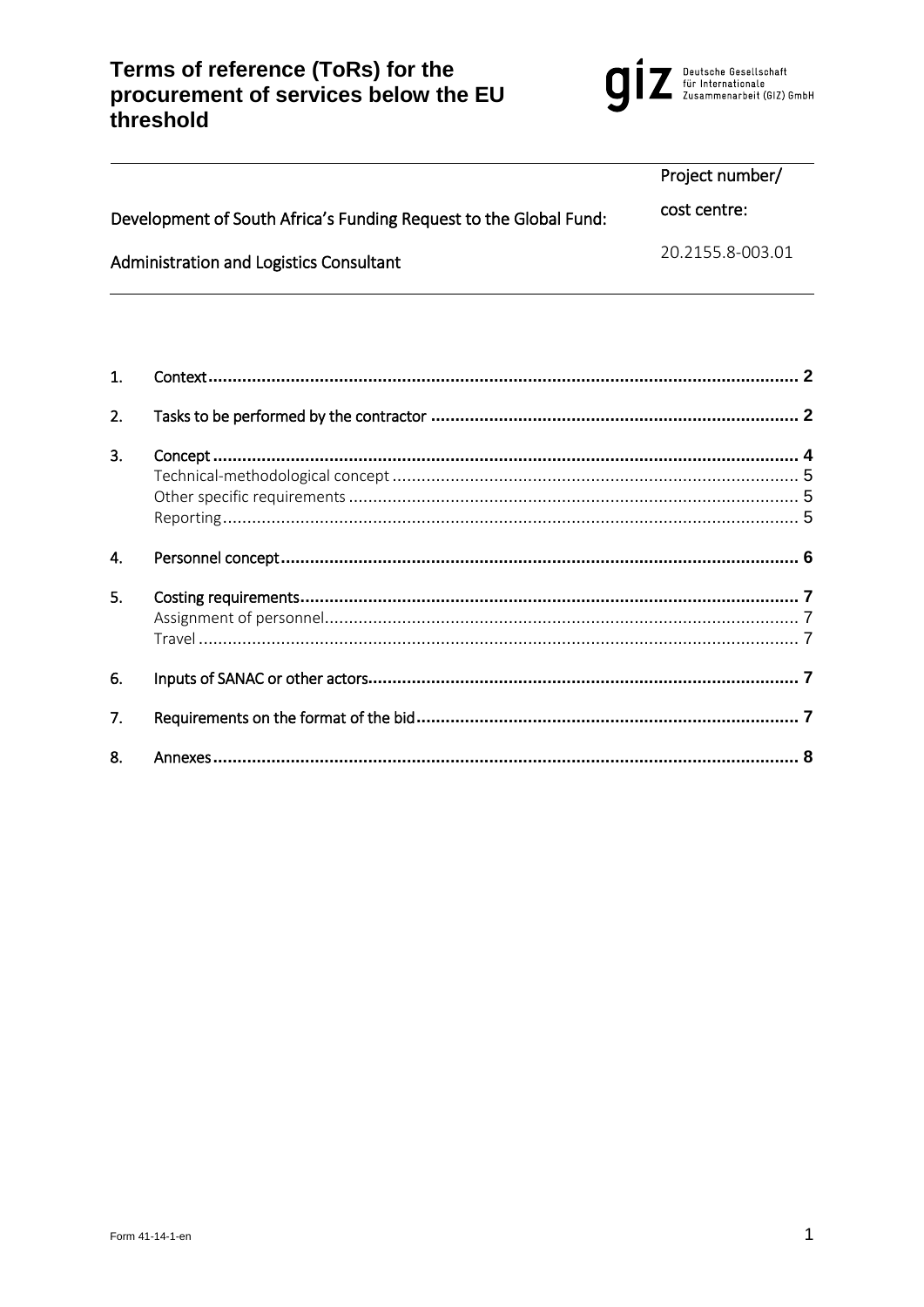

# <span id="page-1-0"></span>1. Context

The Global Fund Country Co-ordinating Mechanism (GF CCM) is a SANAC body set up to raise funds from the Global Fund to Fight AIDS, TB and Malaria (Global Fund). As part of its function it oversees the development and submission of a concept note to the Global Fund according to the rules of the Global Fund and as per invitation by the Global Fund and oversees the grant negotiation to ensure that the most advantageous grant is approved by the Global Fund Board timeously.

Against this background, SANAC secretariat intends to award a contract to a successful candidate that shows their ability and suitability to facilitate the work that will be done to develop the next joint HIV/TB/Resilient and Sustainable Systems for Health request for funding to be submitted by the GF CCM to the Global Fund. The successful candidate will need to meet all the requirements as set out in this RFP. The duration of the contract will be for a period of ten (10) months from the contract's commencement date, which is anticipated to be from 1 February 2021 to 15 August 2021

South Africa has been invited to submit a request for funding for 536,766,626 USD over three years (1 April 2022 to 31 March 2025). The request for funding will undergo a full review on its programmes approach and strategic priorities.

The GF CCM has set up a subcommittee to lead the process of the development of the Request for Funding (RFF). The consultant for administration and logistics will work closely with this committee, the CCM secretariat and CCM to facilitate the many meetings and consultations that will form part of the process of developing the RFF.

This consultancy is supported and financed by GIZ BACKUP Health. The consultant will submit their final report to both SANAC and BACKUP Health. The contract will be issued and managed by GIZ South Africa.

## <span id="page-1-1"></span>2. Tasks to be performed by the contractor

The role of the consultant is to provide administrative and logistics support to the writing team for the GF RFF. The consultant will be responsible for the planning of teams activities, arrangement and documentation of stakeholder consultations, record-keeping, planning of all logistical arrangements for all meetings that are required in the process of the development of the GF Request for Funding to be submitted by August 15 2021.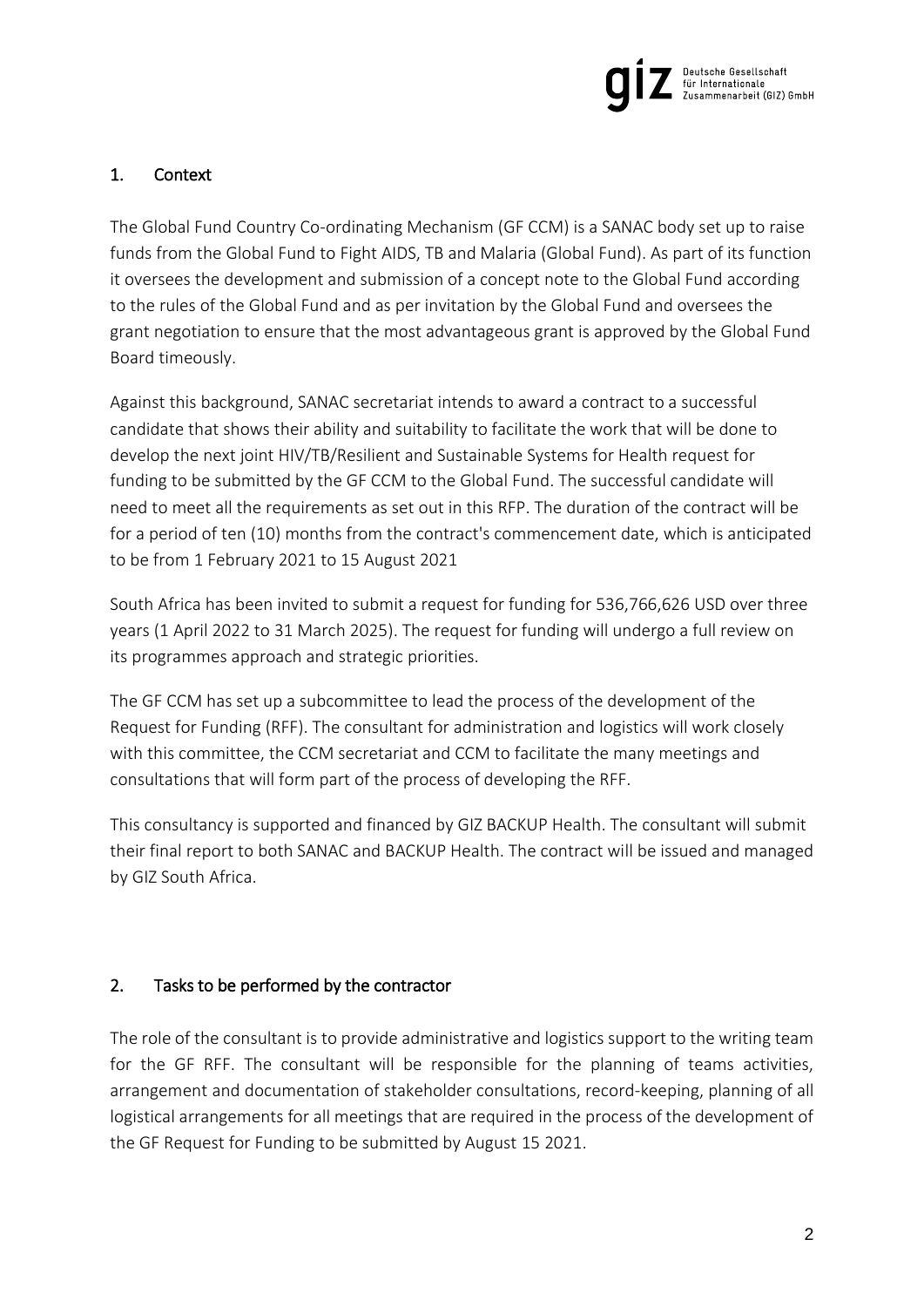

The main deliverable is optimising participation and outcomes of stakeholder and other meetings that form an essential part of the consultation and dialogue to inform the content of the GF Request for Funding. This deliverable will require working with many stakeholders, including the GF CCM Request for Funding subcommittee, the GF CCM secretariat, the SANAC secretariat, sector representatives from civil society, government and the private sector.

As stakeholder meetings, interviews and task team meetings will form an essential part of the development process, it is essential that we have the right people, in the right place, at the right time. This is to ensure active positive participation and contribution from all stakeholders. Without this we run the risk of not getting the right voices around the table and this will affect the quality of the RFF and hence the funding that SA gets from the Global Fund to assist with implementation of the National Strategic Plan for HIV, TB and STIs 2017-2022. It will also be important to try and get the best value for money without detrimentally affecting the quality of the service being provided to stakeholders, whilst also ensuring compliance with all the SANAC secretariat procurement rules and regulations. The scope of work will include the following:

- Planning and scheduling of meetings, minute taking, filing and archiving of information.
- Arranging conference venues
- Making travel arrangements
- Document key processes and documents for GF RFF for HIV, TB and Resilient and Sustainable Systems for Health (RSSH) (1 April 2022 to 31 March 2025) before, during and after all relevant consultations have taken place.
- Ensuring invitations to meetings are sent out timeously and to the correct people.
- Ensuring all invitees complete the transport forms correctly and that all their logistical arrangements are made timeously and to a high standard. This includes local transport, flights, accommodation and any other arrangements that are necessary.
- Ensuring that all logistical arrangements go according to plan at conference venues
- Liaising with conference venues, travel agents and other suppliers to ensure the best service at the best price.
- Provide assistance to travellers as needed
- Facilitate the journey for travellers where possible e.g. online check-in to prevent offloading where flights have been overbooked.
- Keep registers of who has been invited to which meeting and for whom travel arrangements have been made.
- Support to CCM Secretariat and TSU as and when needed
- Work closely with staff within other SANAC Units to ensure seamless internal arrangements and a multi-directional flow of information between the various SANAC structures.
- Attend to ad hoc administrative duties as may be required.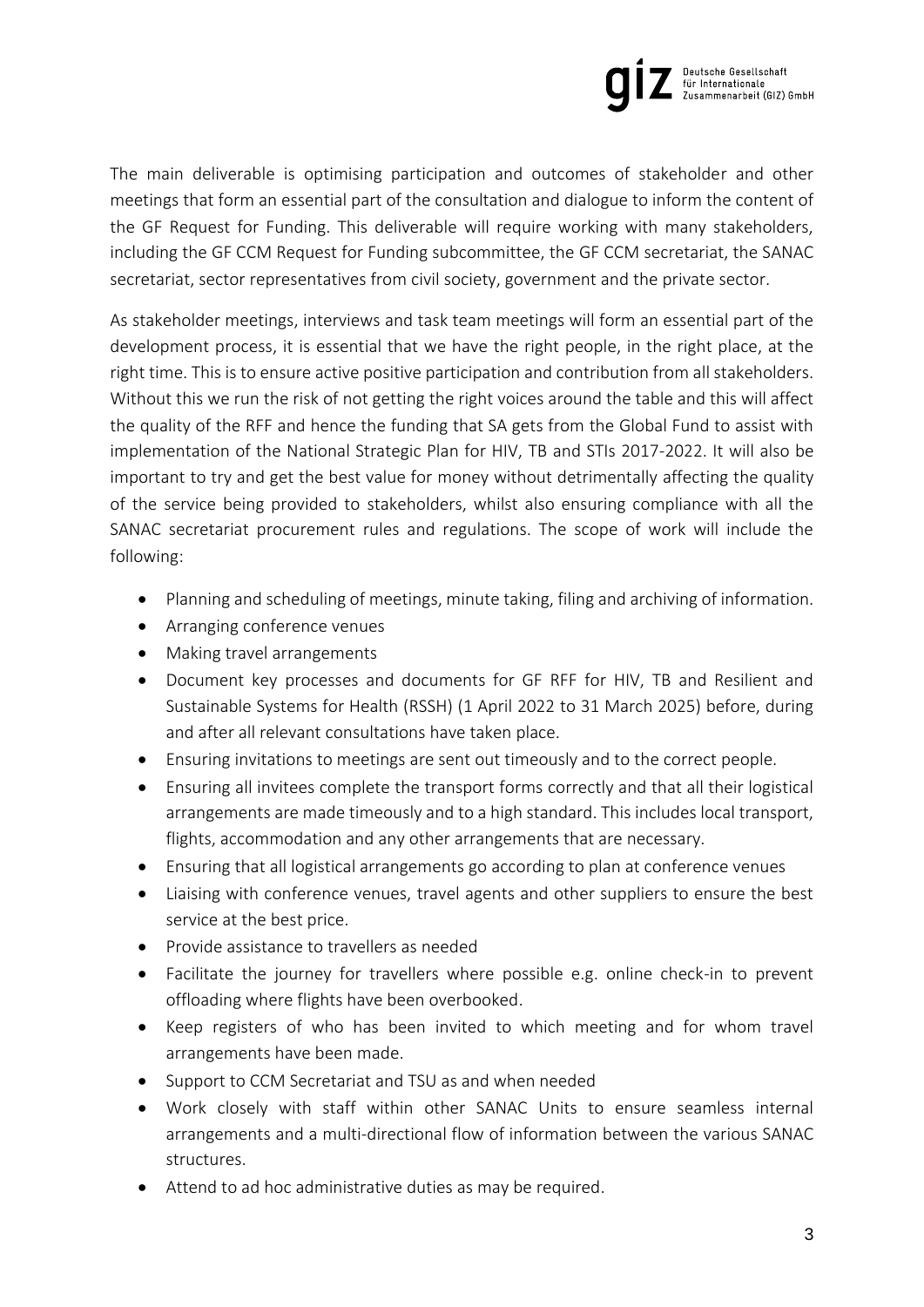

Certain milestones, as laid out in the table below, are to be achieved by certain dates during the contract term and at particular locations:

| Milestones/Deliverables                                                                                                                                                | Deadline/place/person responsible                                                         |
|------------------------------------------------------------------------------------------------------------------------------------------------------------------------|-------------------------------------------------------------------------------------------|
| Ensure ultimate support is given to the writing<br>team                                                                                                                | 15 August 2021/administrative<br>consultant                                               |
| Ensure that all relevant consultations have<br>thoroughly taken place, are adequately<br>documented and inputs where applicable have<br>been incorporated into the RFF | 31. March 2021/CCM Secretariat,<br>technical consultants and administrative<br>consultant |
| Ensure all logistics are arranged accordingly                                                                                                                          | Throughout the development of the<br>funding request/administrative<br>consultant         |
| Support the writing team to ensure timely<br>submission of the RFF                                                                                                     | 15 August 2021/ administrative<br>consultant                                              |

Period of assignment: From 1 February 2021 until 15 August 2021.

## <span id="page-3-0"></span>3. Concept

In the bid, the bidder is required to show how the objectives defined in Chapter [2](#page-1-1) are to be achieved, if applicable under consideration of further specific method-related requirements (technical-methodological concept). In addition, the bidder must describe the project management system for service provision.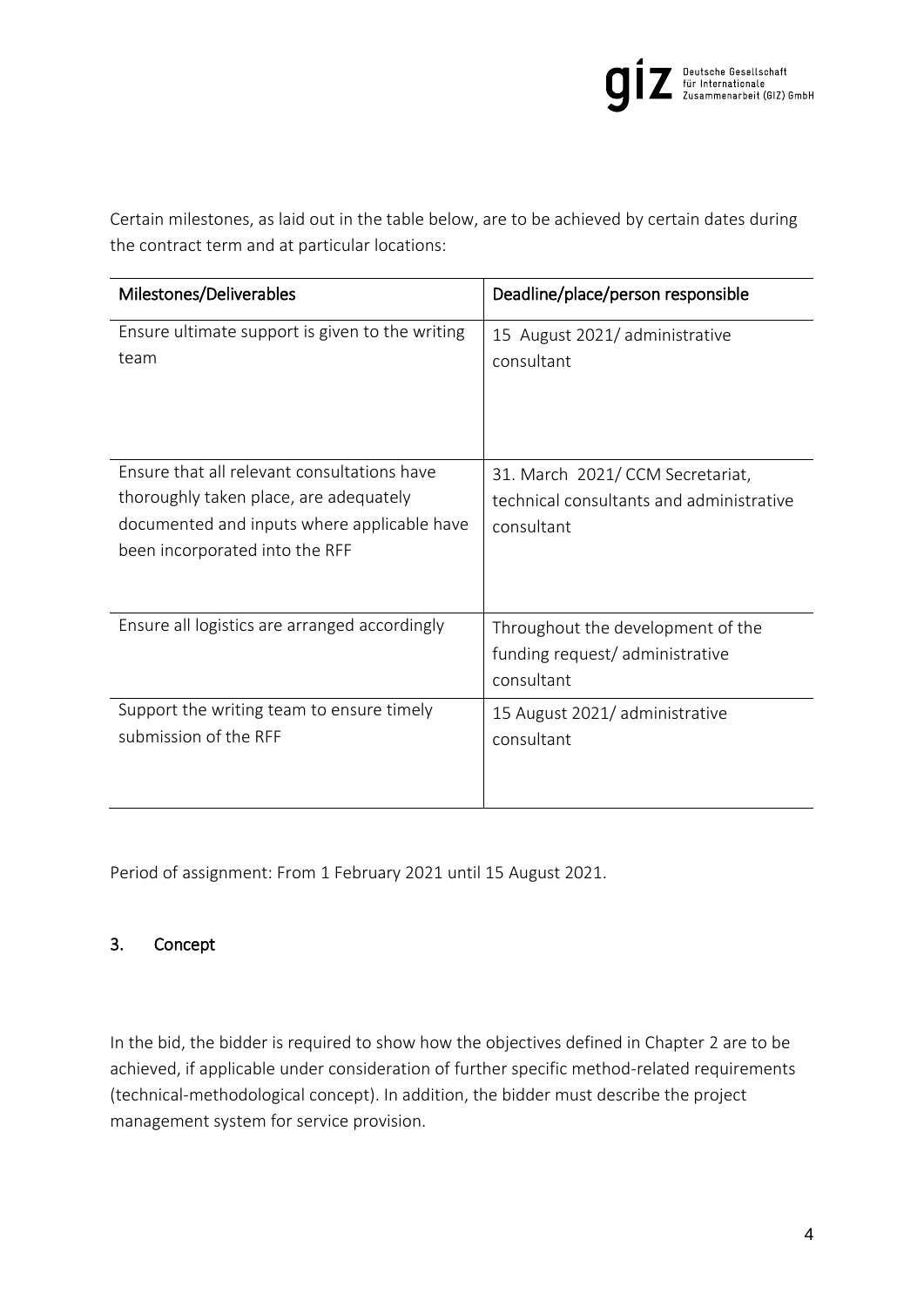

## <span id="page-4-0"></span>Technical-methodological concept

Strategy: The bidder is required to consider the tasks to be performed with reference to the objectives of the services put out to tender (see Chapter [1\)](#page-1-0).

The bidder is required to present the actors relevant for this assignment and describe the cooperation with them.

The bidder is required to describe the key processes for the services for which it is responsible and create a schedule that describes how the services according to Chapter [2](#page-1-1) are to be provided. In particular, the bidder is required to describe the necessary work steps and, if applicable, take account of the milestones and contributions of other actors in accordance with Chapter [2.](#page-1-1)

The bidder is required to describe its contribution to knowledge management for the partner and GIZ and promote scaling-up effects (learning and innovation).

#### <span id="page-4-1"></span>Other specific requirements

- Consultant must be based in South Africa particularly resided in Gauteng
- Consultant must be available and willing to travel within South Africa

#### <span id="page-4-2"></span>Reporting

The consultant will work primarily with the CCM secretariat, which will also coordinate their contributions with those of other consultants and stakeholders. The contract will be between the consultant and GIZ BACKUP Health and managed through GIZ South Africa. The consultant will therefore report to BACKUP Health on technical matters and to GIZ South Africa on contract matters and invoices.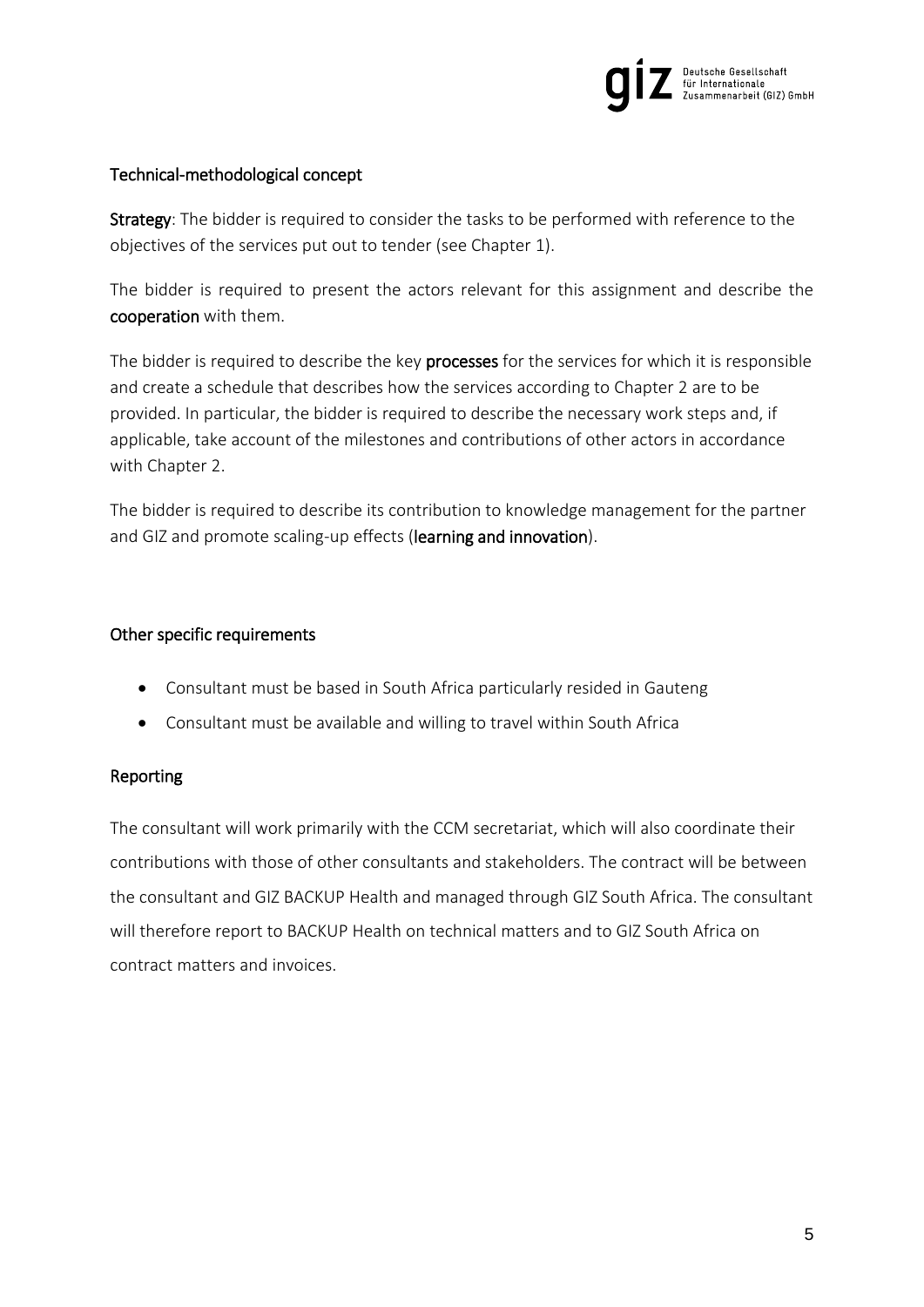

In addition to the reports required by GIZ in accordance with GIZ's General Terms and Conditions of Contract (AVB) for supplying services and work 2018, the contractor submits the following reports/ deliverables:

 A report documenting the work conducted under this assignment, including documentation on best practices and learnings which the CCM can apply for future processes. This will be due in August 31st, 2021.

# <span id="page-5-0"></span>4. Personnel concept

- Education/training (2.1.1): Advanced Diploma in Office Administration, Public Administration, Business Administration, or equivalent qualification.
- Language (2.1.2): Excellent business language skills in written and spoken English. Knowledge of local languages desirable.
- General professional experience (2.1.3): 7 years of professional experience in the administration and/ or even management.
- Specific professional experience (2.1.4): 5 years in organising multi-stakeholder meetings
- Regional experience (2.1.6): 3 years of experience working in South Africa
- Other (2.1.8):
	- 2 years of excellent analytical, written and oral communication skills.
	- 2 years of experience in maintaining document archives
	- 2 years of experience working in a deadline-oriented environment and managing multiple tasks efficiently
	- 2 years of experience in communicating and interacting with high-level officials from government agencies, NGOs, international development organizations, and the private sector
	- Ability to work independently with minimal supervision as well as ability to work as part of the team
	- Proficiency in working with Microsoft Office

## Soft skills

In addition to their specialist qualifications, the following qualifications are required:

- Flexibility to work beyond regular core business hours as needed
- Team skills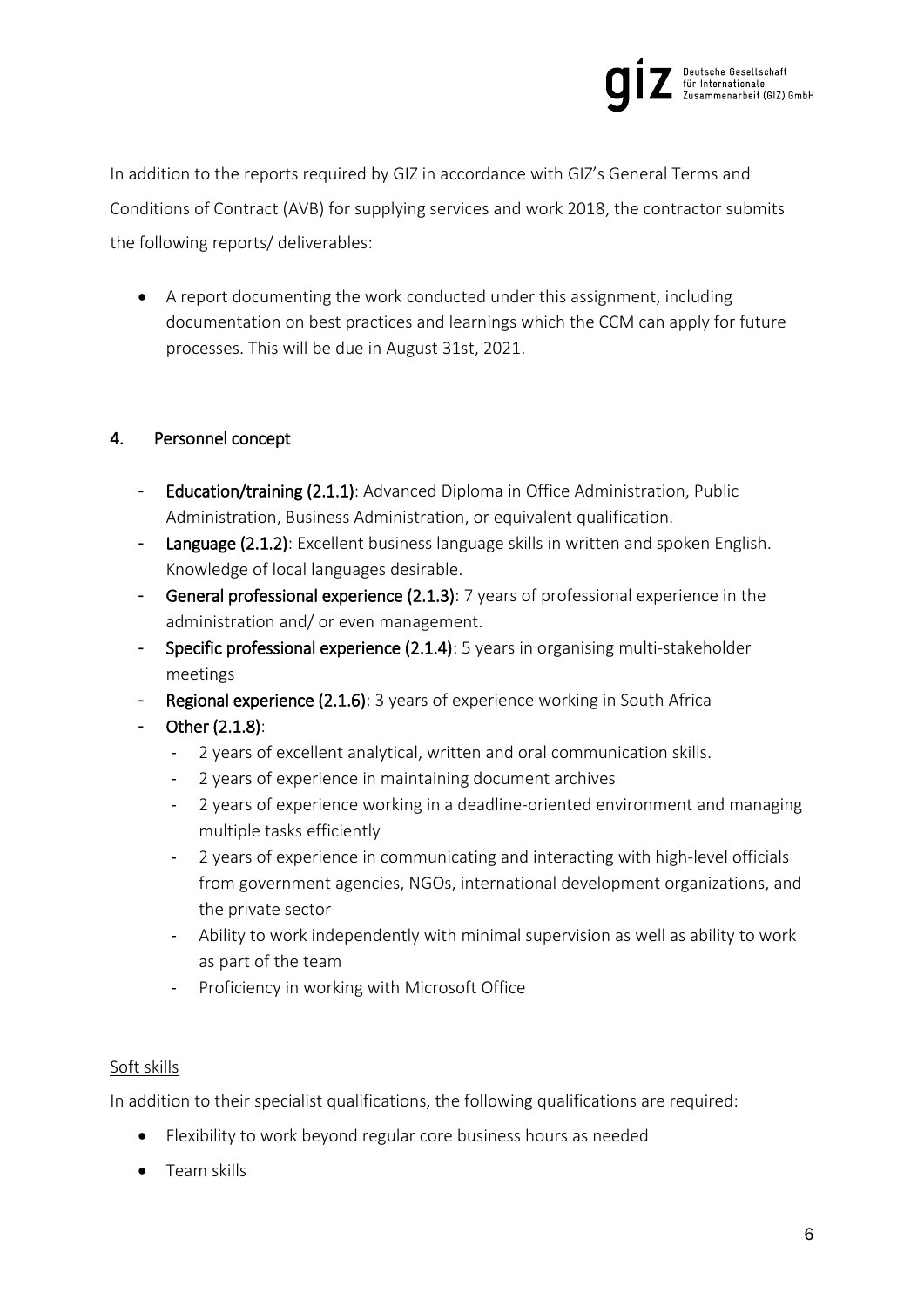

- Ability to take initiative
- Sociocultural competence
- Efficient, partner- and client-focused working method Interdisciplinary thinking

## <span id="page-6-0"></span>5. Costing requirements

## <span id="page-6-1"></span>Assignment of personnel

Assignment in Pretoria for 35 expert days with 10 travel days mostly to the CCM and to a few provinces as and when needed to support the writing team lead writer. 15 expert days of desk-based work. In total the assignment is for 60 working days.

## <span id="page-6-2"></span>**Travel**

The bidder is required to calculate travel costs based on the places of performance stipulated in Chapter [2](#page-1-1) and list the expenses separately by daily allowance, accommodation expenses, flight costs and other travel expenses.

## <span id="page-6-3"></span>6. Inputs of SANAC or other actors

SANAC and/or other actors are expected to make the following available:

- Boardroom/ workstations in the SANAC office
- Guidance on the approach of the RFF process

## <span id="page-6-4"></span>7. Requirements on the format of the bid

The structure of the bid must correspond to the structure of the ToRs. In particular, the detailed structure of the concept (Chapter 3) is to be organised in accordance with the positively weighted criteria in the assessment grid (i.e. excluding criteria weighted zero). It must be legible (font size 11 or larger) and clearly formulated. The bid is drawn up in English.

The complete bid shall not exceed 10 pages (excluding CVs).